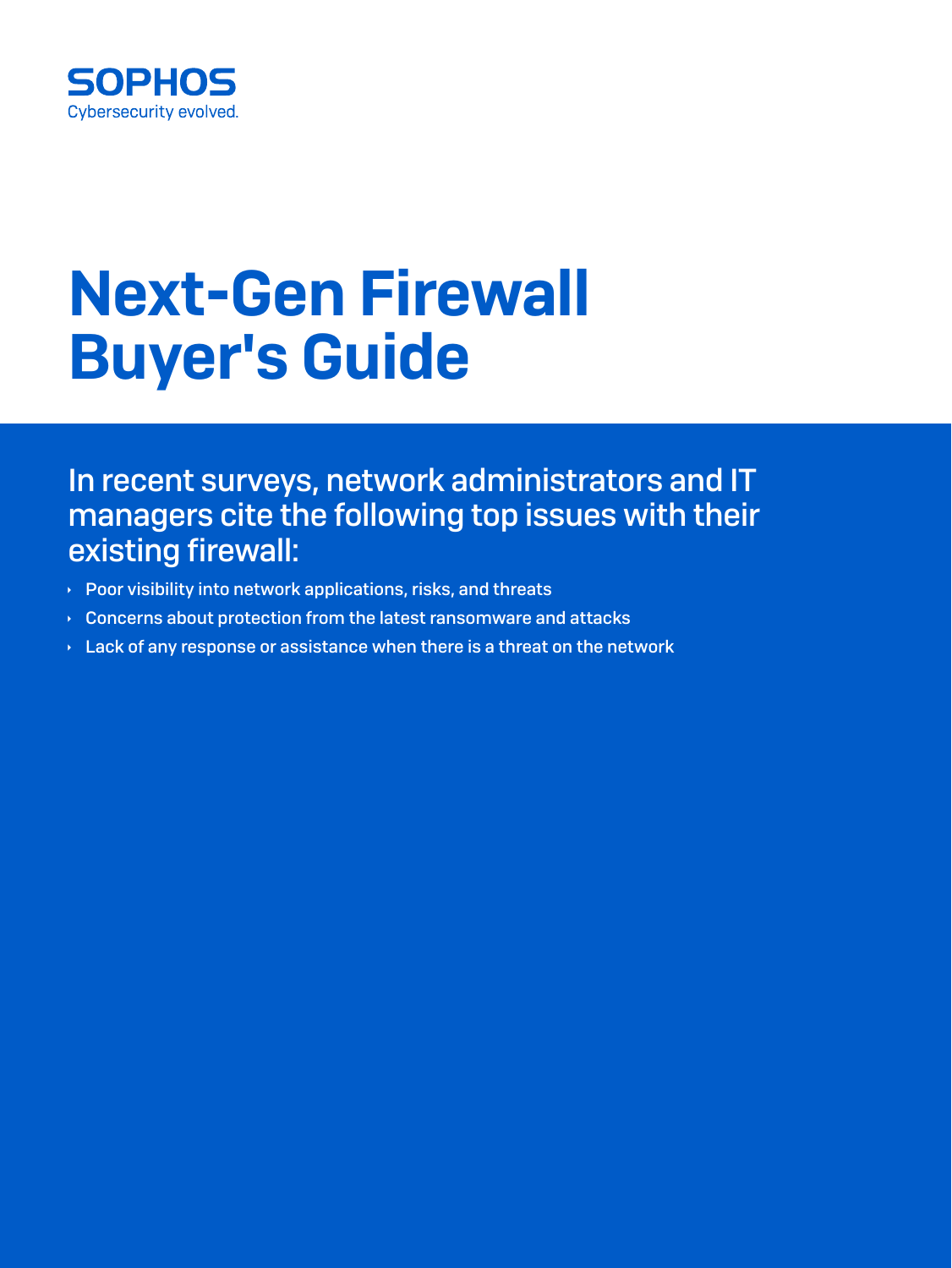If any of this sounds familiar, you're not alone. The problem is, most next-generation firewalls today are failing to do their job. They are not able to provide adequate visibility, appropriate protection, or any kind of response.

When selecting a shortlist for your next firewall, it can be challenging to even know where to start. You'll want to begin by identifying your key requirements. Once you've established those, it's a daunting task to wade through vendor websites and datasheets in an effort to determine which firewall can not only meet your needs, but actually do what it claims.

#### How to use this guide

This buyers guide is designed to help you choose the right solution for your organization so you don't end up with firewall buyer's remorse. It covers all the features and capabilities you should consider when evaluating your next firewall purchase. We've also included important questions to ask your IT partner or vendor to ensure the product will meet your needs. And on the last few pages, we've added a convenient time-saving chart that can help you create a shortlist of suitable firewall vendors.

### The perfect storm in network security: encryption

Ever-increasing encrypted traffic flows have created a perfect storm – with dire consequences. Consider these important facts:

- ▸ 90% of internet traffic is now TLS encrypted
- ▶ 50% of malware, PUA, and hacker servers are utilizing encryption to avoid detection
- Interpretive of organizations are not inspecting encrypted traffic

When we ask organizations why they are not inspecting encrypted traffic, they cite performance as the number one reason. TLS inspection is simply too resource intensive for most firewalls to keep up with the huge volume of encrypted traffic. The second major reason for not inspecting encrypted traffic. It tends to cause usability issues; it breaks the internet.

This fundamental challenge with encryption and an inability to address it by most firewalls is creating a variety of other issues: visibility into risky behavior and content, compliance, and protection from ransomware, attacks, and breaches. In effect, encryption is the root cause of many of today's top network security challenges. Unfortunately, most networks are simply turning a blind eye to the vast majority of traffic passing through them. This is no longer necessary. There is a very effective way to deal with this challenge.

To learn more, check out: [Has Encryption Made Your Current Firewall Irrelevant?](https://www.sophos.com/en-us/medialibrary/Gated-Assets/white-papers/sophos-encryption-firewall-wp.pdf)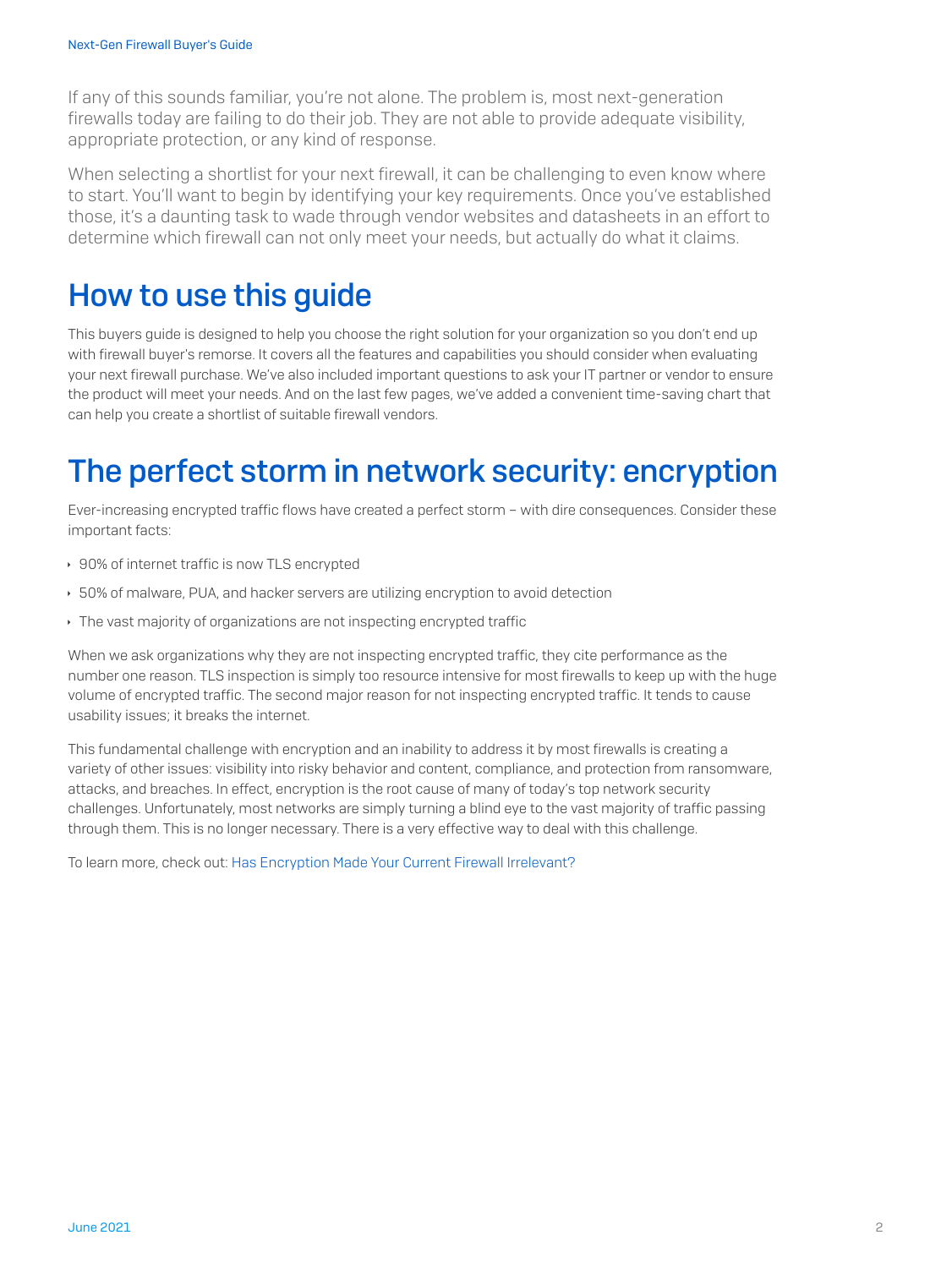# Top critical capabilities

To solve your top challenges with network visibility, protection, and response to threats, here are four musthave critical capabilities you need in your next firewall that are likely missing today:

TLS 1.3 inspection – 90% of internet traffic now encrypted and that number is growing, so it's absolutely critical that your next firewall include TLS 1.3 inspection. Perhaps more importantly, it must provide the intelligence and performance to do it efficiently, without becoming a bottleneck or forcing you to buy a much more expensive firewall than you really need. Not all encrypted traffic requires inspection, and not all encrypted traffic supports it. Your next firewall must support all the latest standards and cipher-suites. It must also have intelligent exceptions built in to be more selective in what traffic to inspect, while also providing tools to easily identify potential issues and add exceptions on the fly to avoid them. It should also offer adequate performance to deal with an ever increasing volume of encryption – both today and into the future.

Zero-day threat protection - Threats are constantly evolving. The ransomware variant used to attack an organization tomorrow will almost certainly be different from the one used yesterday. This is the nature of the current threat landscape. Your next firewall must have artificial intelligence based on multiple machine learning models, plus sandboxing with advanced exploit detection and crypto-guard ransomware detection to identify the latest zero-day threats and stop them before they get on your network.

FastPath application acceleration - About 80% of the traffic on your network likely comes from approximately 20% of your apps. These elephant flows are typical of meeting and collaboration tools, streaming media, and VoIP. These large traffic flows are both resource intensive to inspect and require optimal performance for a great user experience, creating an enormous challenge. Your next firewall should be able to adequately handle these trusted traffic flows and offload them to provide optimal performance and create added performance headroom for traffic that actually needs deeper packet inspection.

Integration with other cybersecurity products – It's no longer enough for IT security products to work in isolation. Today's sophisticated attacks require multiple layers of protection, all working in coordination and sharing information to provide a synchronized response. Your next firewall should integrate with other systems like your endpoint AV protection to share important threat intelligence and telemetry. This will allow both systems to work better together to coordinate a defense when you come under attack. These systems should also share a common management interface to make deployment, day-to-day management, as well as crossproduct threat hunting and reporting easier.

These four capabilities will ensure the top problems with your current firewall will be a thing of the past, and power your network protection well into the future.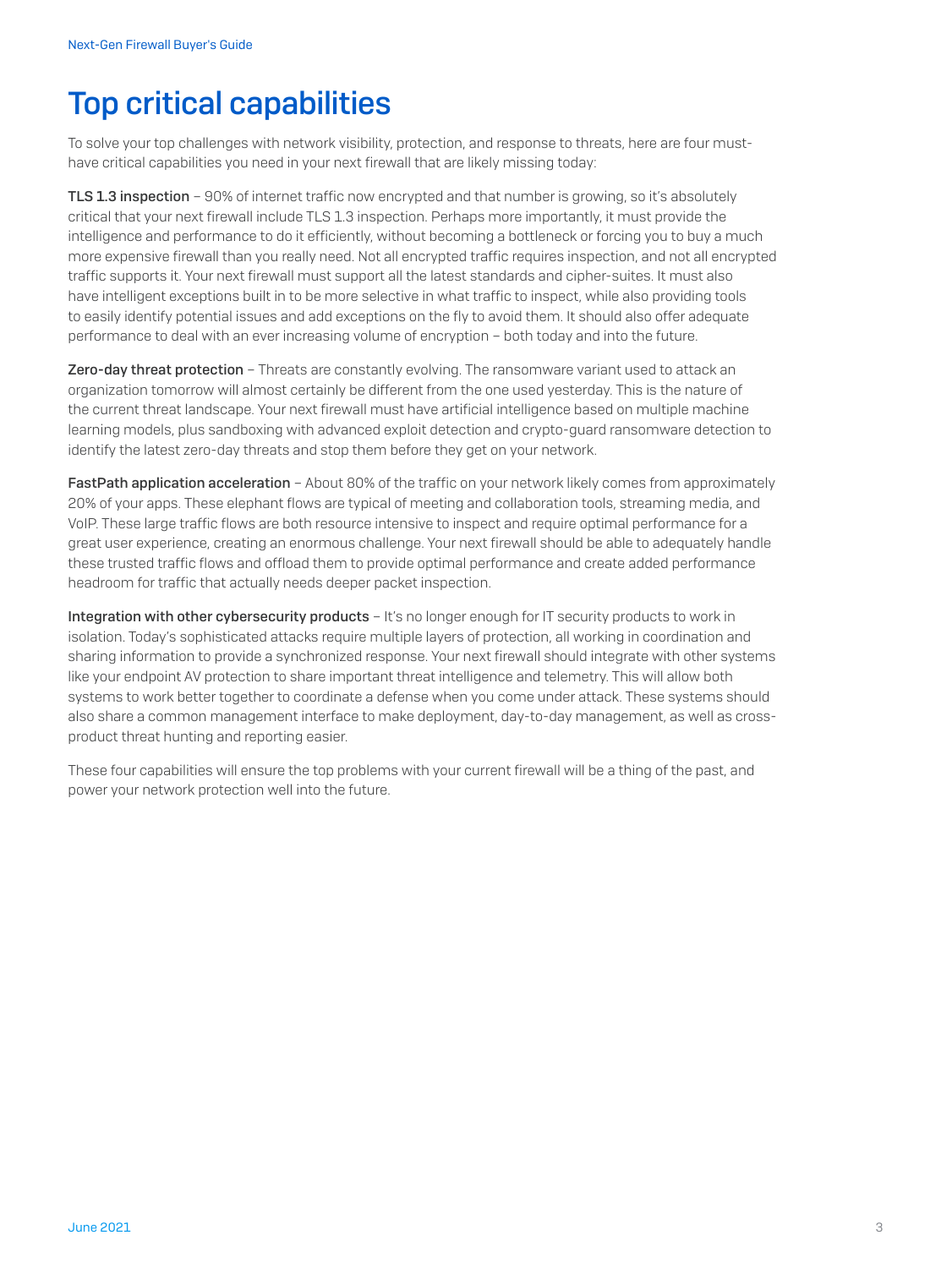| <b>Critical capabilities</b>                                                                                                                                                                                                                      | <b>Questions to ask your vendor</b>                                                                                                                                                                                                                                                                                                                                                                                                                                                                                                                                                                                                                                                                                                                                                                                                                            |
|---------------------------------------------------------------------------------------------------------------------------------------------------------------------------------------------------------------------------------------------------|----------------------------------------------------------------------------------------------------------------------------------------------------------------------------------------------------------------------------------------------------------------------------------------------------------------------------------------------------------------------------------------------------------------------------------------------------------------------------------------------------------------------------------------------------------------------------------------------------------------------------------------------------------------------------------------------------------------------------------------------------------------------------------------------------------------------------------------------------------------|
| TLS 1.3 inspection<br>Provides visibility into the<br>growing volume of encrypted<br>traffic traversing networks                                                                                                                                  | Does your TLS inspection support the latest 1.3 standard?<br>Does it work across all ports and protocols?<br>Is it streaming based or proxy based?<br>Þ.<br>What is the performance impact?<br>k<br>Does it provide dashboard visibility into encrypted traffic flows?<br>$\blacktriangleright$<br>Does it provide dashboard visibility into sites that don't support decryption?<br>$\blacktriangleright$<br>Does it provide simple tools to add exceptions for problematic sites?<br>Does it come with a comprehensive exclusion list?<br>k<br>▶ Who maintains the list and is it updated periodically?                                                                                                                                                                                                                                                      |
| Zero-day threat protection<br>Protection from the latest<br>unknown threats using machine<br>learning and sandboxing                                                                                                                              | Does your firewall include technology to detect previously unseen threats?<br>k<br>Does it use machine learning to analyze files?<br>$\blacktriangleright$<br>How many machine learning models are applied?<br>$\blacktriangleright$<br>Does your solution include sandboxing?<br>$\blacktriangleright$<br>Does the sandboxing allow the file through while it's being analyzed?<br>$\blacktriangleright$<br>Does the sandboxing solution run on-premises or in the cloud?<br>$\blacktriangleright$<br>▶ Does the sandboxing solution include leading endpoint protection technology<br>to identify threats like ransomware in the sandbox environment?<br>What endpoint technology is used to assist in sandboxing?<br>• What kind or reporting is provided on-box [versus a separate reporting product]?<br>▶ What kind of dashboard visibility is provided? |
| <b>FastPath application acceleration</b><br>Offloading trusted application<br>traffic to a FastPath to improve<br>performance and reduce overhead                                                                                                 | Does your firewall support FastPath acceleration of trusted traffic and elephant flows?<br>$\blacktriangleright$<br>Is it done in software or hardware?<br>k<br>How are applications identified for FastPath acceleration?<br>• What policy tools are provided to admins to control which applications are offloaded?<br>Are any signatures provided out of the box to accelerate and FastPath some applications?<br>k.<br>Are your FastPath packet flow processors programmable, upgradable, and futureproof?<br>$\blacktriangleright$                                                                                                                                                                                                                                                                                                                        |
| Integration with other<br>security products<br>Integration is essential to provide<br>adequate layered protection and<br>sharing of information across products<br>for a response to threats or for forensic<br>investigations and threat hunting | Does your firewall integrate with an endpoint technology?<br>$\blacktriangleright$<br>What information is shared between the two products?<br>k.<br>Is a threat identified by one product shared with the other?<br>▶ What is the response when a threat is detected? Can it<br>automatically isolate threats? How does it do this?<br>Does the endpoint provide any information on users or application usage to the firewall?<br>$\blacktriangleright$<br>Can the firewall and endpoint be managed from the same console? Is it cloud-based?<br>$\blacktriangleright$<br>Can you do cross-product threat hunting (XDR)?<br>$\blacktriangleright$<br>Does the vendor offer a fully-managed network monitoring and threat response service?<br>▶ Does the firewall integrate with any other products such as<br>WiFi, ZTNA, edge devices, or network switches? |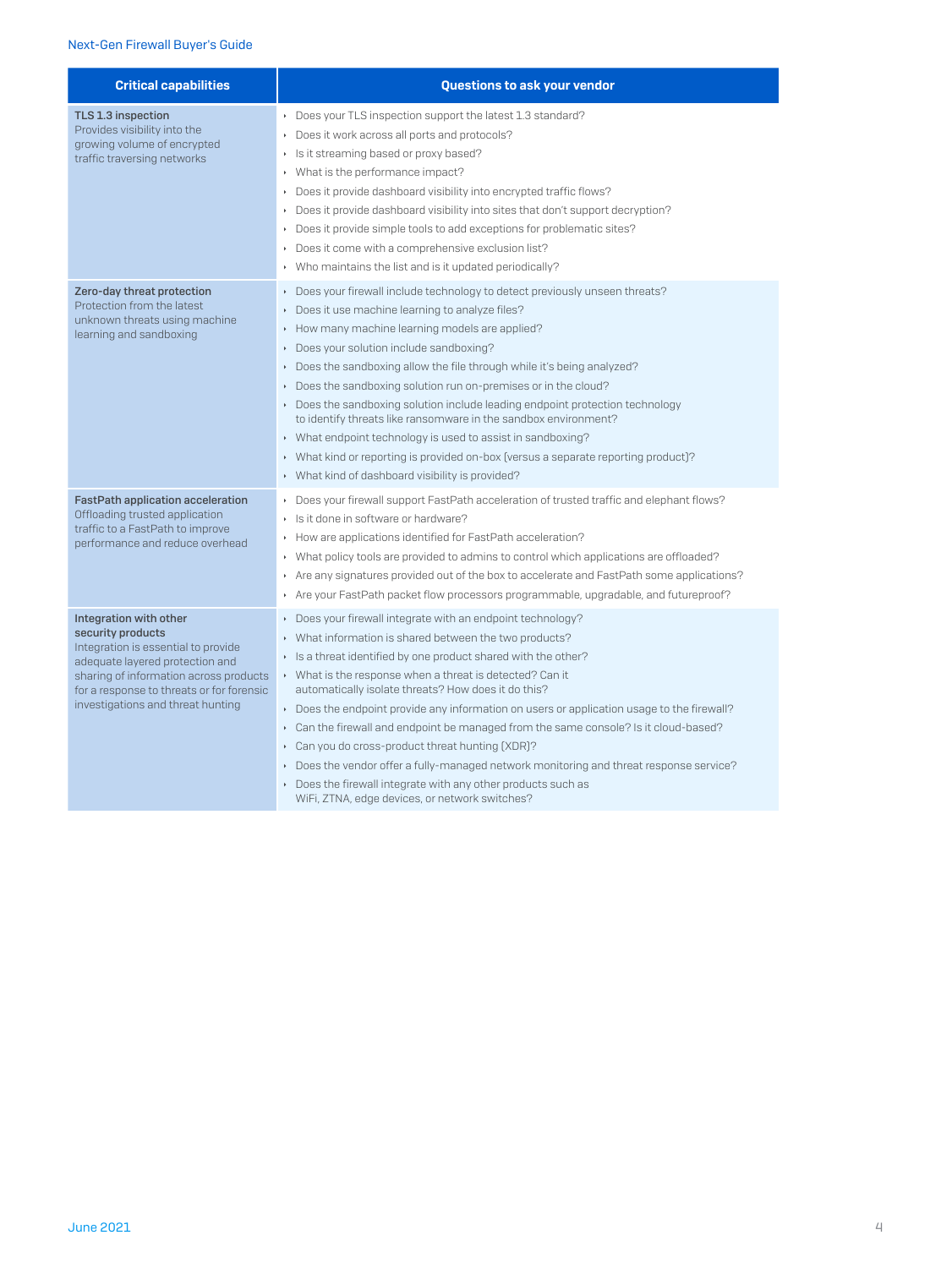## Core firewall capabilities

The following technologies are also essential components of any firewall solution. Most of these capabilities are mature, well-established staples in any firewall, so vendors are often differentiated based on ease of management and the level of actionable visibility they provide.

Be sure that your next firewall not only includes these features, but provides easy management – and more importantly, greater visibility into risks and issues in each of these areas.

| <b>Core capabilities</b>                                                                                                                                                              | Questions to ask your vendor                                                                                                                                                                                                                                                                                                                                                                                                                                                                                                                                                                                                                                                                                                                                                                                                                                                                  |
|---------------------------------------------------------------------------------------------------------------------------------------------------------------------------------------|-----------------------------------------------------------------------------------------------------------------------------------------------------------------------------------------------------------------------------------------------------------------------------------------------------------------------------------------------------------------------------------------------------------------------------------------------------------------------------------------------------------------------------------------------------------------------------------------------------------------------------------------------------------------------------------------------------------------------------------------------------------------------------------------------------------------------------------------------------------------------------------------------|
| Deep packet inspection and<br>intrusion prevention<br>Provides decryption and inspection<br>for threats and exploits                                                                  | Does your TLS inspection support the latest 1.3 standard?<br>Does it work across all ports and protocols?<br>▶ Is it streaming based or proxy based?<br>• What is the performance impact?<br>Does it provide dashboard visibility into encrypted traffic flows?<br>$\blacktriangleright$<br>Does it provide dashboard visibility into sites that don't support decryption?<br>k.<br>Does it provide simple tools to add exceptions for problematic sites?<br>Þ.<br>Does it come with a comprehensive exclusion list?<br>k<br>▶ Who maintains the list and is it updated periodically?                                                                                                                                                                                                                                                                                                         |
| <b>Advanced threat protection</b><br>Identifies bots and other advanced<br>threats and malware attempting<br>to call home or communicate with<br>command and control servers          | Does your firewall include technology to detect previously unseen threats?<br>k,<br>Does it use machine learning to analyze files?<br>$\blacktriangleright$<br>How many machine learning models are applied?<br>k,<br>Does your solution include sandboxing?<br>k,<br>Does the sandboxing allow the file through while it's being analyzed?<br>k,<br>Does the sandboxing solution run on-premises or in the cloud?<br>k,<br>Does the sandboxing solution include leading endpoint protection technology<br>$\blacktriangleright$<br>to identify threats like ransomware in the sandbox environment?<br>▶ What endpoint technology is used to assist in sandboxing?<br>► What kind or reporting is provided on-box [versus a separate reporting product]?<br>What kind of dashboard visibility is provided?                                                                                    |
| Web protection and URL filtering<br>Provides protection from web-<br>based malware, compromised<br>websites, and web downloads                                                        | ▶ Does your firewall support FastPath acceleration of trusted traffic and elephant flows?<br>Is it done in software or hardware?<br>$\blacktriangleright$<br>How are applications identified for FastPath acceleration?<br>• What policy tools are provided to admins to control which applications are offloaded?<br>Are any signatures provided out of the box to accelerate and FastPath some applications?<br>×.<br>Are your FastPath packet flow processors programmable, upgradable, and futureproof?                                                                                                                                                                                                                                                                                                                                                                                   |
| <b>Application control</b><br>Visibility and control over application<br>traffic to shape or block unwanted<br>traffic and accelerate and prioritize<br>essential application traffic | • What sources of information are used to identify applications?<br>Can the application engine use information obtained from the endpoint to greatly enhance<br>$\blacktriangleright$<br>application identification, or is it limited to only what the firewall can glean from the packet?<br>Can applications be assigned to the FastPath and routed<br>out preferred WAN links using policy rules?<br>Does the system provide dashboard insights into cloud apps and shadow IT?<br>$\blacktriangleright$                                                                                                                                                                                                                                                                                                                                                                                    |
| <b>VPN and SD-WAN</b><br>Site-to-site and remote access VPN<br>capabilities, SD-WAN overlays, and<br>managing multiple WAN connections                                                | Does your firewall integrate with an endpoint technology?<br>$\blacktriangleright$<br>What information is shared between the two products?<br>$\blacktriangleright$<br>▶ Is a threat identified by one product shared with the other?<br>▶ What is the response when a threat is detected? Can it<br>automatically isolate threats? How does it do this?<br>Does the endpoint provide any information on users or application usage to the firewall?<br>$\blacktriangleright$<br>Can the firewall and endpoint be managed from the same console? Is it cloud-based?<br>$\blacktriangleright$<br>Can you do cross-product threat hunting (XDR)?<br>Þ.<br>Does the vendor offer a fully-managed network monitoring and threat response service?<br>×.<br>Does the firewall integrate with any other products such as<br>$\blacktriangleright$<br>WiFi, ZTNA, edge devices, or network switches? |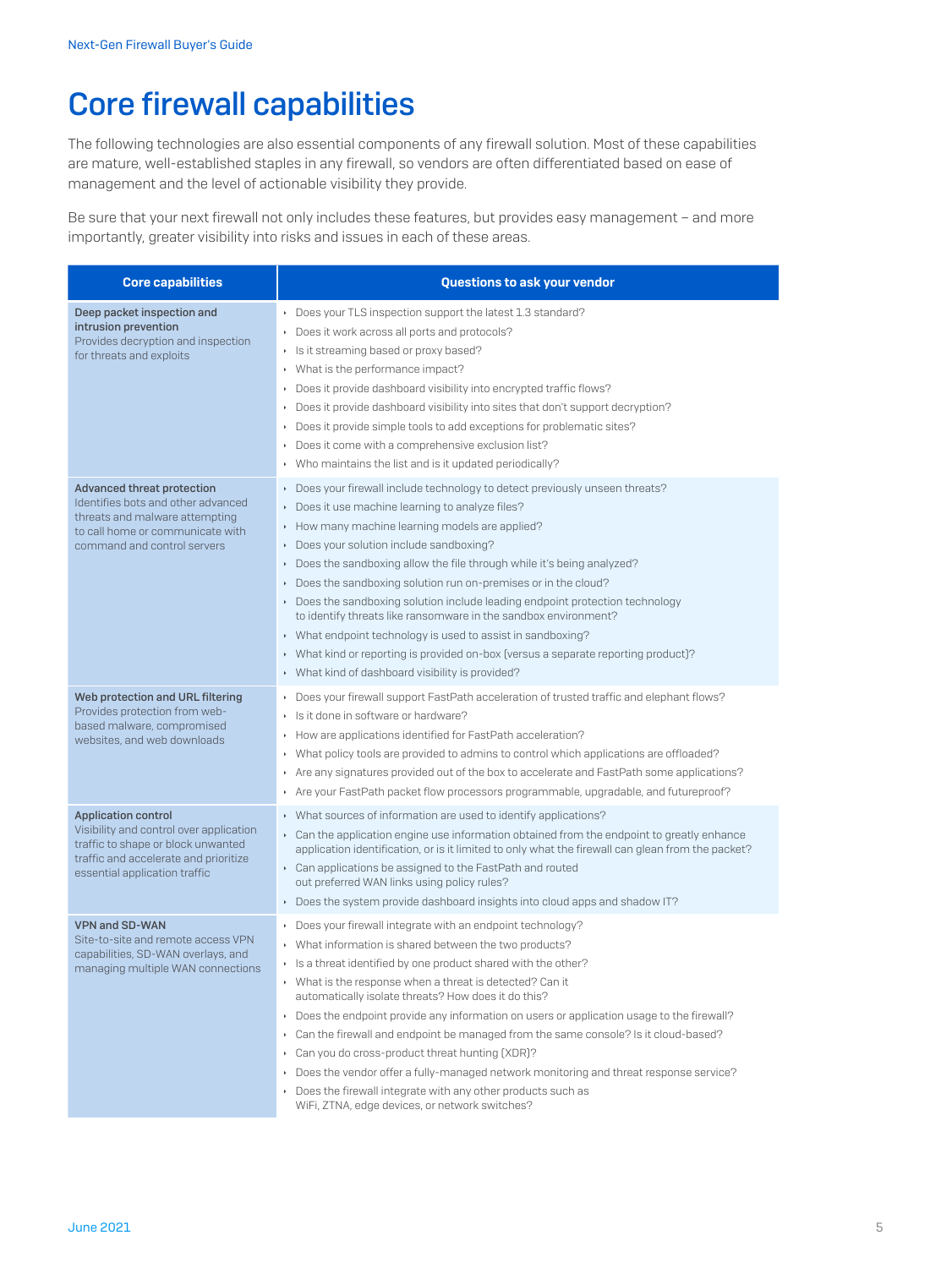# Complimentary firewall products

The following complimentary products may be important to extend your network and protection where it's needed. Make sure your vendor of choice offers these additional products and makes them easy to integrate with your firewall, either managed directly from the firewall and/or through the same central management console as the firewall.

| <b>Complimentary products</b>                                                                                            | <b>Questions to ask your vendor</b>                                                                                                                                                                                                                                                                                                       |
|--------------------------------------------------------------------------------------------------------------------------|-------------------------------------------------------------------------------------------------------------------------------------------------------------------------------------------------------------------------------------------------------------------------------------------------------------------------------------------|
| Branch office SD-WAN edge devices<br>Affordable, easy-to-deploy<br>devices for connecting small<br>remote branch offices | • Do you offer a device for connecting remote locations via<br>a dedicated VPN back to the main firewall?<br>▶ Is it zero-touch to deploy?<br>How much does it cost?<br>Does it support both a dedicated and split-tunnel?<br>▶ What modular connectivity options does it support such as Wi-Fi or LTE?                                   |
| Wireless access points<br>Extend the network to include wireless                                                         | Does the firewall include a built-in wireless controller?<br>How much does it cost?<br>Are your wireless access points plug and play?<br>Do they support multiple radios and SSIDs?<br>Do they support mesh networking?                                                                                                                   |
| <b>ZTNA</b><br>Zero-trust network access for<br>connecting remote users securely<br>to applications and data             | Do you offer a ZTNA solution?<br>> Is it integrated in any way with your firewall and/or endpoint?<br>Is it managed from the same central management console as the firewall?<br>Does the ZTNA agent deploy alongside your endpoint agent?<br>How is device health integrated into your ZTNA solution?                                    |
| <b>Email protection</b><br>Protection for email from spam,<br>phishing, and unwanted email                               | Do you offer an integrated on-box email protection solution?<br>Do you offer cloud-managed email protection?<br>Does it include sandboxing of suspicious attachments?<br>Does it support email encryption and DLP?<br>Does it provide domain-based routing and a full MTA mode?<br>Does it offer a user portal for quarantine management? |
| <b>WAF</b><br>Web Application Firewall for reverse<br>proxy protection of on-premises<br>servers exposed to the internet | Do you offer an integrated on-box WAF capability?<br>Does it make setup easy with pre-defined templates for common server hosted applications?<br>Does it provide hardening, CSS, and cookie tamper protection?<br>Does it provide reverse proxy authentication offloading?                                                               |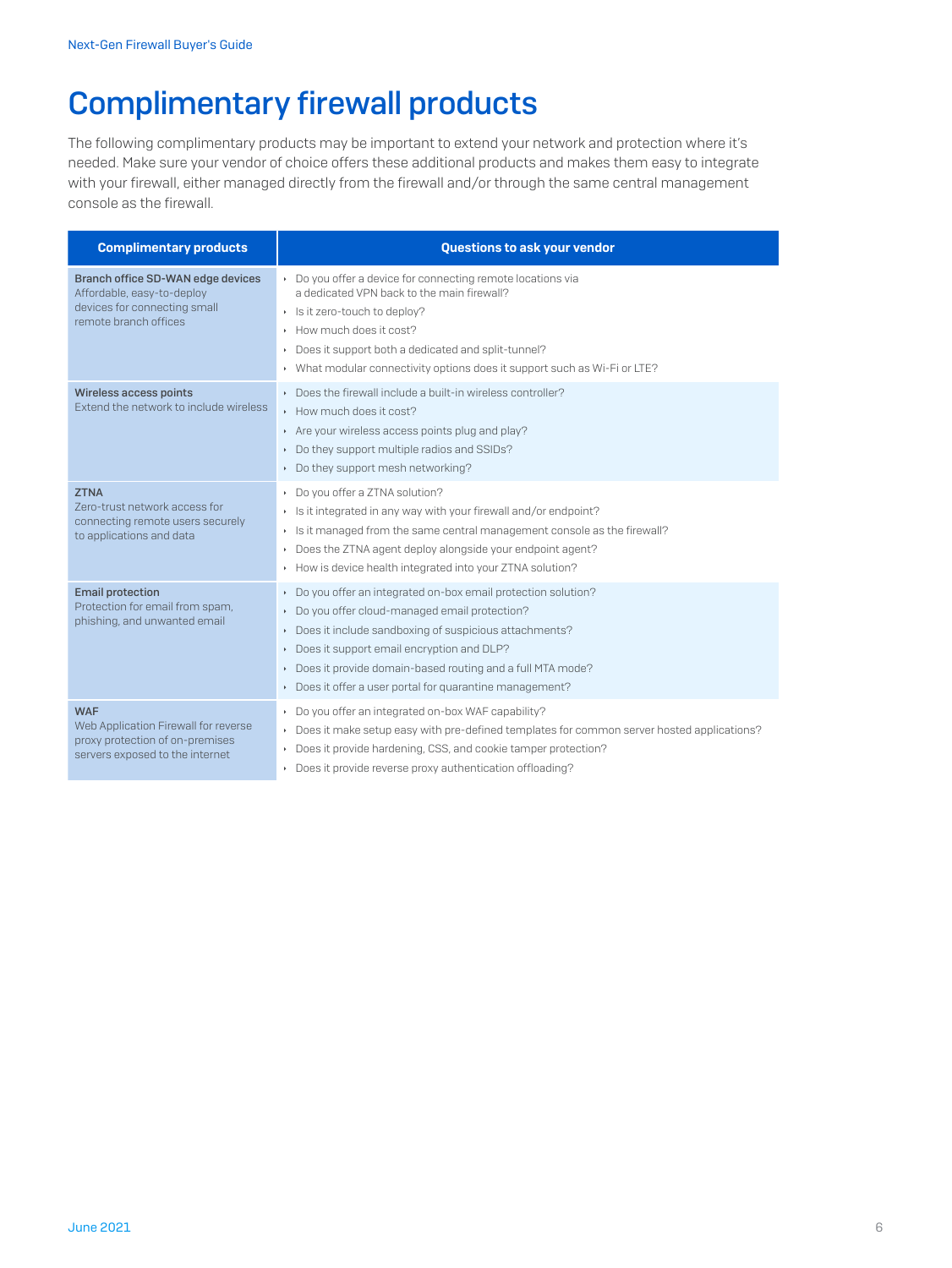### Management capabilities

Firewall products are often differentiated by how easy they are to manage. Many firewalls that have been on the market for decades suffer from having new capabilities bolted onto the product over time using different user interface concepts that make every section of the product seem like a completely different product. The following capabilities can make a huge difference in the deployment and day-to-day management.

| <b>Management capabilities</b>                                                                                          | Questions to ask your vendor                                                                                                                                                                                                                                                                                                                                                                                                                                  |
|-------------------------------------------------------------------------------------------------------------------------|---------------------------------------------------------------------------------------------------------------------------------------------------------------------------------------------------------------------------------------------------------------------------------------------------------------------------------------------------------------------------------------------------------------------------------------------------------------|
| Central management<br>Managing multiple firewalls<br>or IT security products                                            | Do you offer a cloud management solution?<br>How are multiple firewalls managed through this solution?<br>• What other products are managed from the same cloud console?<br>Is threat intelligence shared across products and is cross-product threat hunting possible?                                                                                                                                                                                       |
| Reporting<br>What reporting capabilities are offered                                                                    | Does the firewall include on-box storage for log data? How much?<br>> Is on-box reporting included? How much does it cost?<br>► Is cloud reporting supported? How much does it cost?<br>▶ Can custom reports be created, saved, exported, scheduled?<br>▶ Is syslog export supported?<br>▶ Is cross-product reporting and threat hunting supported?                                                                                                           |
| Management experience<br>How well does the firewall simplify<br>day-to-day management and<br>highlight what's important | ▶ Does your product offer a rich dashboard with drill-down capabilities?<br>Are policies for web, app control, IPS, and traffic shaping all together in one place,<br>or do I need to set these components up in different areas of the product?<br>Is the user experience consistent from one part of the product to the next?<br>▶ Is there extensive built-in context sensitive help, documentation,<br>videos and other content for a new firewall owner? |
| User portal<br>Portal for users to help themselves                                                                      | ▶ Does your firewall offer a user portal for users to download VPN<br>clients or settings and manage quarantined emails?                                                                                                                                                                                                                                                                                                                                      |

#### Deployment options

Another important consideration for your next firewall is how easily will it integrate into your network both today and down the road. You want a firewall that fits your network, not one that demands your network fit the firewall. Ensure your vendor offers a variety of deployment options including public cloud platform support such as AWS and Azure, as well as popular virtualization platforms, and flexible, modular hardware appliance options.

| <b>Deployment options</b>                                                                                                           | Questions to ask your vendor                                                                                                                                                                                                                                                                                                                                            |
|-------------------------------------------------------------------------------------------------------------------------------------|-------------------------------------------------------------------------------------------------------------------------------------------------------------------------------------------------------------------------------------------------------------------------------------------------------------------------------------------------------------------------|
| Hardware appliances<br>Ensure your next firewall is as<br>futureproof as possible                                                   | How many models of appliances do you offer that suit my needs?<br>What connectivity options are included?<br>$\blacktriangleright$<br>What modular connectivity options are included?<br>Are redundant power supplies available?<br>What high-availability options are available?<br>Are firmware upgrades included in the licensing?<br>What is the hardware warranty? |
| Cloud, virtual, software<br>Public cloud and virtual support<br>for hybrid networks that may be<br>important today or in the future | Is your firewall available in the marketplace for public cloud platforms such as AWS and Azure?<br>Do you support all popular virtualization platforms?<br>Is your appliance available as a software solution to run on X86 hardware?                                                                                                                                   |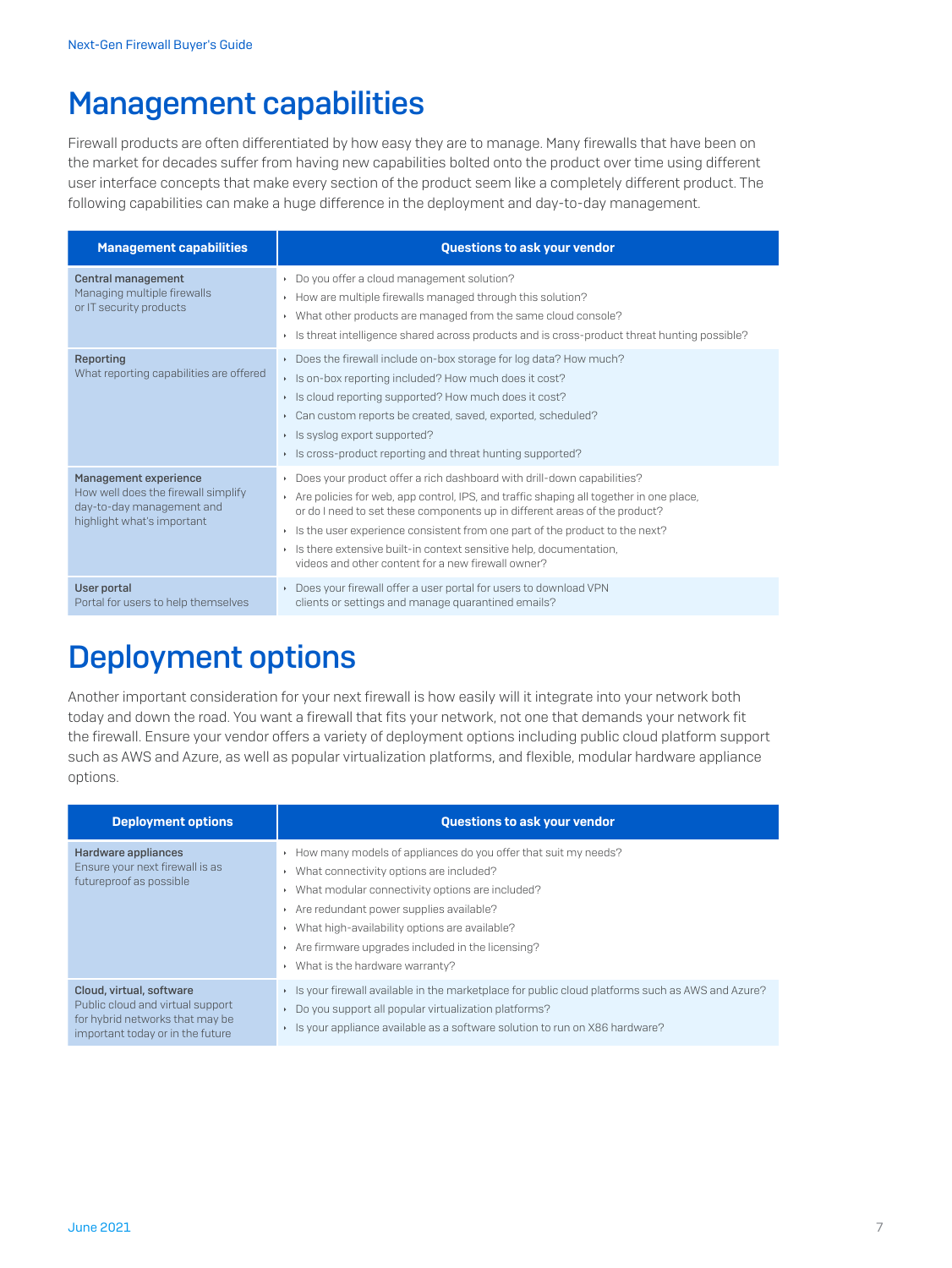# Firewall Feature Checklist

|                                                       | <b>Sophos</b> | <b>Cisco</b> | <b>Fortinet</b> | <b>PAN</b>   | <b>SW</b>    | <b>WG</b>    |
|-------------------------------------------------------|---------------|--------------|-----------------|--------------|--------------|--------------|
| <b>Core Firewall Capabilities</b>                     |               |              |                 |              |              |              |
| Firewall rule and web policy test simulator           | ✓             |              | $\checkmark$    | $\checkmark$ |              | ✓            |
| FastPath packet optimization                          | $\checkmark$  |              | $\checkmark$    | $\checkmark$ |              |              |
| Intrusion protection system                           | ✓             | $\checkmark$ | $\checkmark$    | $\checkmark$ | $\checkmark$ | ✓            |
| <b>Application control</b>                            | $\checkmark$  | Partial      | $\checkmark$    | $\checkmark$ | $\checkmark$ | ✓            |
| Dual AV engines                                       | ✓             |              |                 |              |              | $\checkmark$ |
| Shadow IT cloud app visibility                        | $\checkmark$  |              | $\checkmark$    | $\checkmark$ | $\checkmark$ | $J -$ OFM    |
| <b>Block Potentially Unwanted Applications (PUAs)</b> | ✓             |              | $\checkmark$    | $\checkmark$ | $\checkmark$ |              |
| Web protection and control                            | $\checkmark$  | $\checkmark$ | $\checkmark$    | $\checkmark$ | $\checkmark$ | $\checkmark$ |
| Web keyword monitoring and enforcement                | ✓             |              | $\checkmark$    | $\checkmark$ | $\checkmark$ | ✓            |
| DPI engine: streaming, proxy or both?                 | $\checkmark$  | Flow         | $\checkmark$    | Flow         | Stream       | Proxy        |
| User and app risk visibility (User Threat Quotient)   | ✓             |              | Limited         |              |              |              |
| <b>Advanced threat protection</b>                     | $\checkmark$  | $\checkmark$ | $\checkmark$    | $\checkmark$ | $\checkmark$ | ✓            |
| On-box logging and historical reporting               | ✓             |              | Limited         | Limited      |              |              |

|                                                     | <b>Sophos</b> | <b>Cisco</b> | <b>Fortinet</b> | <b>PAN</b> | <b>SW</b> | <b>WG</b> |
|-----------------------------------------------------|---------------|--------------|-----------------|------------|-----------|-----------|
| <b>Server and Email Protection</b>                  |               |              |                 |            |           |           |
| On-box full-featured WAF                            |               |              |                 |            |           |           |
| On-box email: antivirus, anti-spam, encryption, DLP |               |              |                 |            |           |           |

|                                                | <b>Sophos</b> | <b>Cisco</b> | <b>Fortinet</b>    | <b>PAN</b>   | <b>SW</b>    | <b>WG</b>    |
|------------------------------------------------|---------------|--------------|--------------------|--------------|--------------|--------------|
| <b>Core VPN and SD-WAN</b>                     |               |              |                    |              |              |              |
| Unlimited free full-featured remote access VPN | $\checkmark$  | Fxtra*       | $\checkmark$       | Fxtra*       | Fxtra*       | Fxtra*       |
| <b>IPSEC and SSL site-to-site VPN</b>          | $\sqrt{2}$    | $\checkmark$ | $\sqrt{2}$         | $\checkmark$ | $\checkmark$ | $\checkmark$ |
| SD-RED Layer-2 site-to-site VPN                | $\checkmark$  |              |                    |              |              |              |
| SD-WAN cloud multi-site VPN orchestration      | Soon          | √            | Extra <sup>*</sup> |              |              |              |
| SD-WAN routing and link management             | $\checkmark$  | ✓            | ✓                  | ✓            | √            |              |

|                                                    | <b>Sophos</b> | <b>Cisco</b> | <b>Fortinet</b> | <b>PAN</b>   | <b>SW</b>    | <b>WG</b> |
|----------------------------------------------------|---------------|--------------|-----------------|--------------|--------------|-----------|
| <b>TLS Inspection</b>                              |               |              |                 |              |              |           |
| TLS 1.3 inspection                                 | √             |              | $\checkmark$    | $\checkmark$ | $\checkmark$ |           |
| Dashboard visibility into encrypted traffic issues | $\checkmark$  |              |                 |              |              |           |
| Create TLS exceptions from dashboard               | v             |              |                 |              |              |           |

\* These capabilities are available at extra cost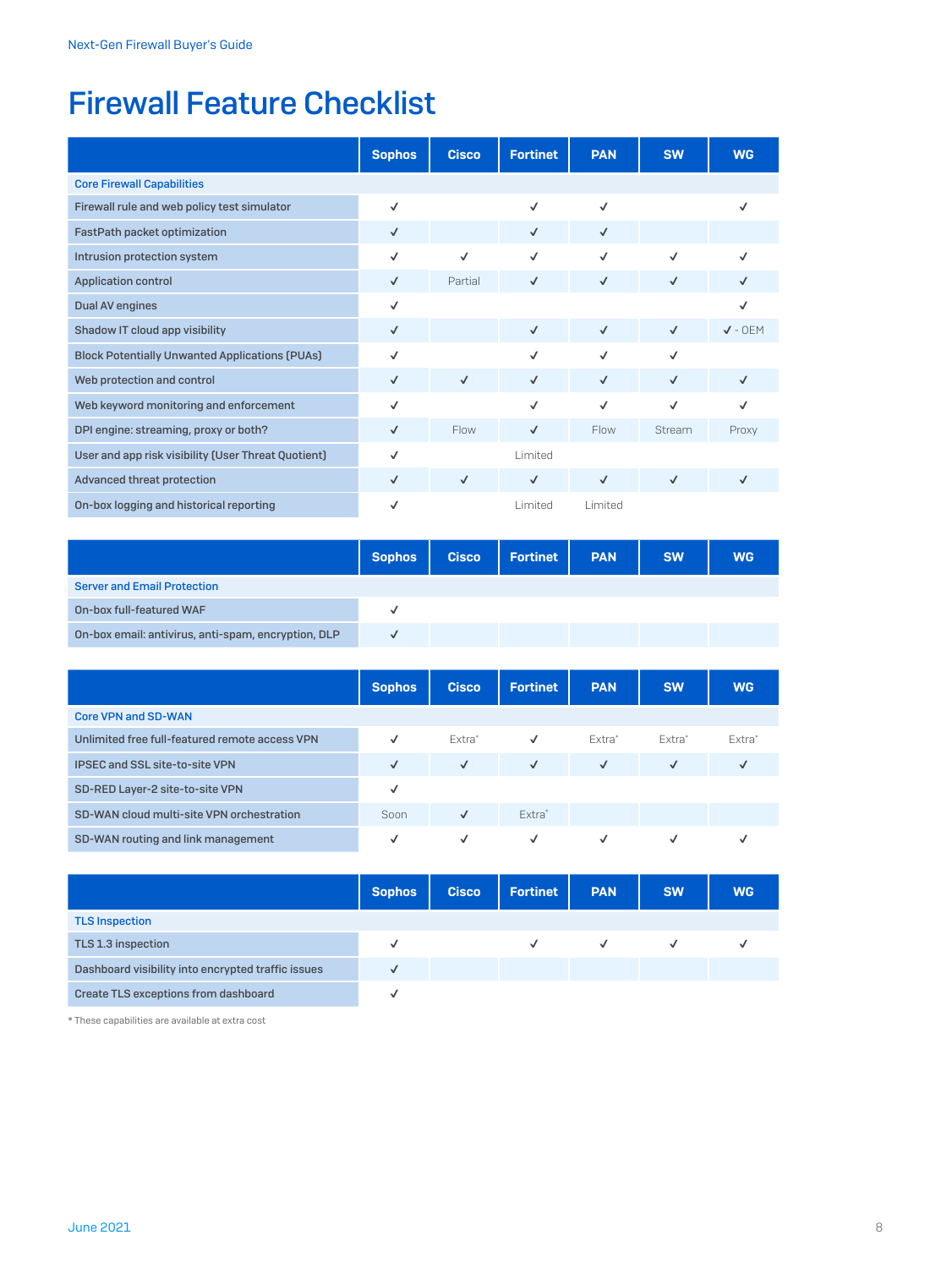|                                                | <b>Sophos</b> | <b>Cisco</b> | <b>Fortinet</b> | <b>PAN</b>   | <b>SW</b> | <b>WG</b> |
|------------------------------------------------|---------------|--------------|-----------------|--------------|-----------|-----------|
| <b>Zero-Day Threat Protection</b>              |               |              |                 |              |           |           |
| Multiple ML model analysis of suspicious files |               | $\checkmark$ | $\checkmark$    | $\checkmark$ |           |           |
| Dynamic sandboxing of suspicious files         | √             | $\sqrt{2}$   | $\checkmark$    | $\sqrt{ }$   | √         |           |
| Cloud-based file analysis                      | ✓             | $\checkmark$ | $\checkmark$    | $\checkmark$ | √         |           |
| Extensive on-box threat analysis reporting     |               | $\checkmark$ |                 |              |           |           |
| SD-WAN routing and link management             | V             | $\checkmark$ | $\checkmark$    | $\checkmark$ | √         |           |

|                                                    | <b>Sophos</b> | <b>Cisco</b> | <b>Fortinet</b> | <b>PAN</b> | <b>SW</b> | <b>WG</b> |
|----------------------------------------------------|---------------|--------------|-----------------|------------|-----------|-----------|
| <b>FastPath Packet Optimization</b>                |               |              |                 |            |           |           |
| Fastpath offloading of SD-WAN, cloud, SaaS traffic |               |              | J               | √          |           |           |
| Policy and automatic FastPath offloading           | ✓             |              | $\checkmark$    |            |           |           |
| Hardware offloading and acceleration               |               |              | √               | √          |           |           |
| Programmable packet flow processors                | √             |              |                 |            |           |           |

|                                                                       | <b>Sophos</b> | <b>Cisco</b> | <b>Fortinet</b> | <b>PAN</b>   | <b>SW</b> | <b>WG</b> |
|-----------------------------------------------------------------------|---------------|--------------|-----------------|--------------|-----------|-----------|
| <b>Endpoint Protection Integration Features</b>                       |               |              |                 |              |           |           |
| <b>Identify compromised hosts</b>                                     | √             | $\checkmark$ | Fxtra*          | $\checkmark$ | √         |           |
| Auto isolate hosts at the firewall from<br>other parts of the network |               |              |                 |              |           |           |
| Auto isolate hosts at the EP level to<br>prevent lateral movement     | ✓             |              |                 | Fxtra*       |           |           |
| Identify unknown network applications<br>[Synchronized App Control]   | ✓             |              |                 | √            |           |           |
| Enable cross-product threat hunding [XDR]                             | √             |              |                 | √            |           |           |
| Enable a fully managed threat response service                        |               |              |                 | $\checkmark$ |           |           |

|                                                                | <b>Sophos</b> | <b>Cisco</b> | <b>Fortinet</b> | <b>PAN</b>   | <b>SW</b>    | <b>WG</b> |
|----------------------------------------------------------------|---------------|--------------|-----------------|--------------|--------------|-----------|
| <b>Network Access Portfolio Integration</b>                    |               |              |                 |              |              |           |
| Integrated wireless controller and<br>access point solution    |               | $\checkmark$ | √               |              |              |           |
| Integrates with a ZTNA solution                                | $\checkmark$  | $\sqrt{2}$   | $\sqrt{2}$      | $\checkmark$ | $\checkmark$ |           |
| Integrates with network switch products                        | Soon          | $\checkmark$ | √               |              | √            |           |
| Integrates with remote service<br>access edge devices (SD-RED) | $\checkmark$  |              |                 |              |              |           |

\* These capabilities are available at extra cost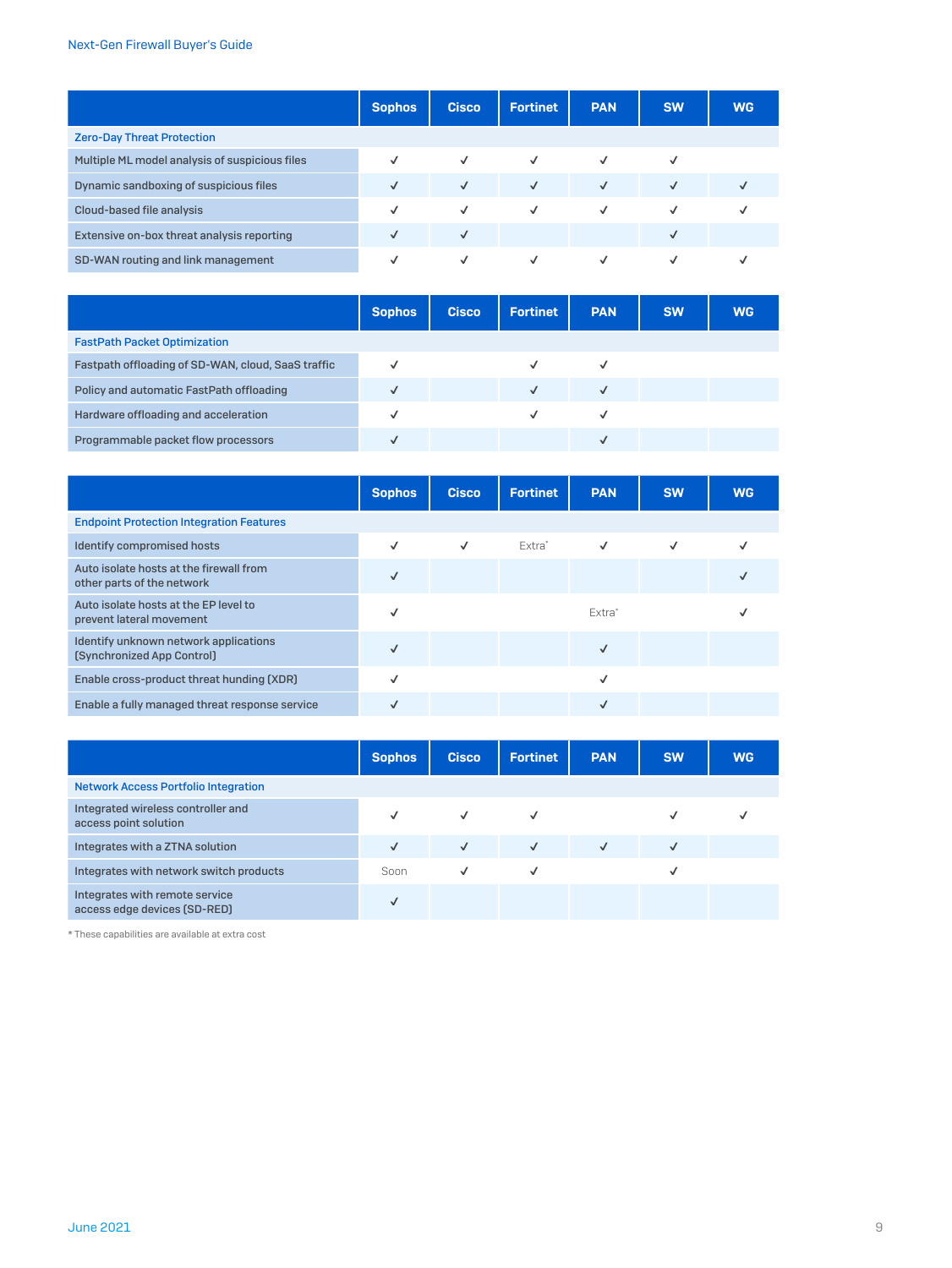|                                                                                 | <b>Sophos</b>      | <b>Cisco</b> | <b>Fortinet</b> | <b>PAN</b>         | <b>SW</b>    | <b>WG</b> |
|---------------------------------------------------------------------------------|--------------------|--------------|-----------------|--------------------|--------------|-----------|
| <b>Cloud Management</b>                                                         |                    |              |                 |                    |              |           |
| Full-featured firewall management<br>from the cloud - no extra charge           | ✓                  | $\checkmark$ | Fxtra*          |                    | Extra*       |           |
| Single cloud console for EP, server, mobile,<br>email, encryption, and firewall | $\checkmark$       |              |                 |                    |              |           |
| Group firewall management from the cloud                                        | $\checkmark$       | $\checkmark$ | Fxtra*          |                    | √            |           |
| Schedule firmware updates from the cloud                                        | $\checkmark$       | $\checkmark$ | $\checkmark$    |                    | $\checkmark$ |           |
| Deploy new firewalls from the cloud (zero-touch)                                | ✓                  | ✓            | Fxtra*          |                    | ✓            |           |
| <b>Cloud firewall reporting</b>                                                 | ✓                  | $\checkmark$ | $\sqrt{ }$      |                    | ✓            |           |
| Cloud managed cross-product threat hunting (XDR)                                | Extra <sup>*</sup> |              |                 | Fxtra <sup>*</sup> |              |           |

|                                             | <b>Sophos</b> | <b>Cisco</b> | <b>Fortinet</b> | <b>PAN</b>   | <b>SW</b>    | <b>WG</b>    |  |
|---------------------------------------------|---------------|--------------|-----------------|--------------|--------------|--------------|--|
| <b>Cloud and Virtual Deployment Options</b> |               |              |                 |              |              |              |  |
| <b>AWS</b>                                  | $\checkmark$  | $\checkmark$ | $\checkmark$    | $\checkmark$ | $\checkmark$ | ✓            |  |
| Azure                                       | $\checkmark$  | $\checkmark$ | $\checkmark$    | $\sqrt{ }$   | $\sqrt{ }$   | $\checkmark$ |  |
| Google                                      | Future        | $\checkmark$ | $\checkmark$    | $\checkmark$ |              |              |  |
| <b>Nutanix</b>                              | $\checkmark$  |              | $\sqrt{ }$      | $\checkmark$ | $\sqrt{ }$   |              |  |
| <b>FWaaS</b>                                | Future        |              | $\checkmark$    | $\checkmark$ |              |              |  |
| <b>Virtual platforms</b>                    | $\sqrt{ }$    | $\checkmark$ | $\sqrt{2}$      | $\checkmark$ | $\sqrt{ }$   | $\checkmark$ |  |
| Software appliance [x86]                    | $\checkmark$  |              |                 |              |              |              |  |

\* These capabilities are available at extra cost